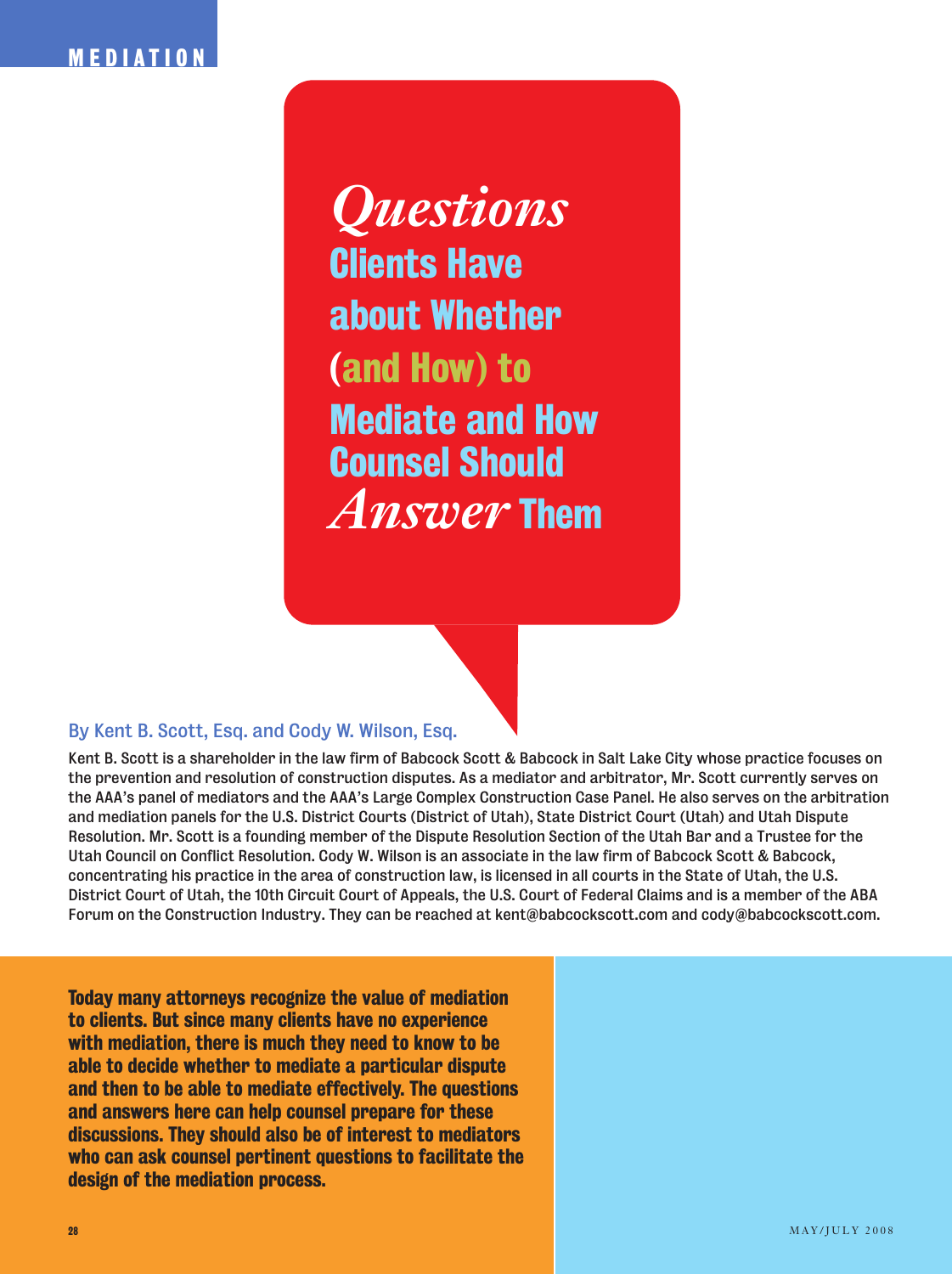

If a client is involved in a dispute, the chances are good that it could be settled without going to court with the help of a neutral, independent mediator. Many jurisdictions recognize the importance of considering altern settled without going to court with the help of a neutral, independent tives to litigation and require attorneys to discuss alternative dispute resolution (ADR) options with their clients. If the client's jurisdiction doesn't have this requirement, counsel should have this discussion anyway so that the client can decide whether it is in his or her best interest to mediate.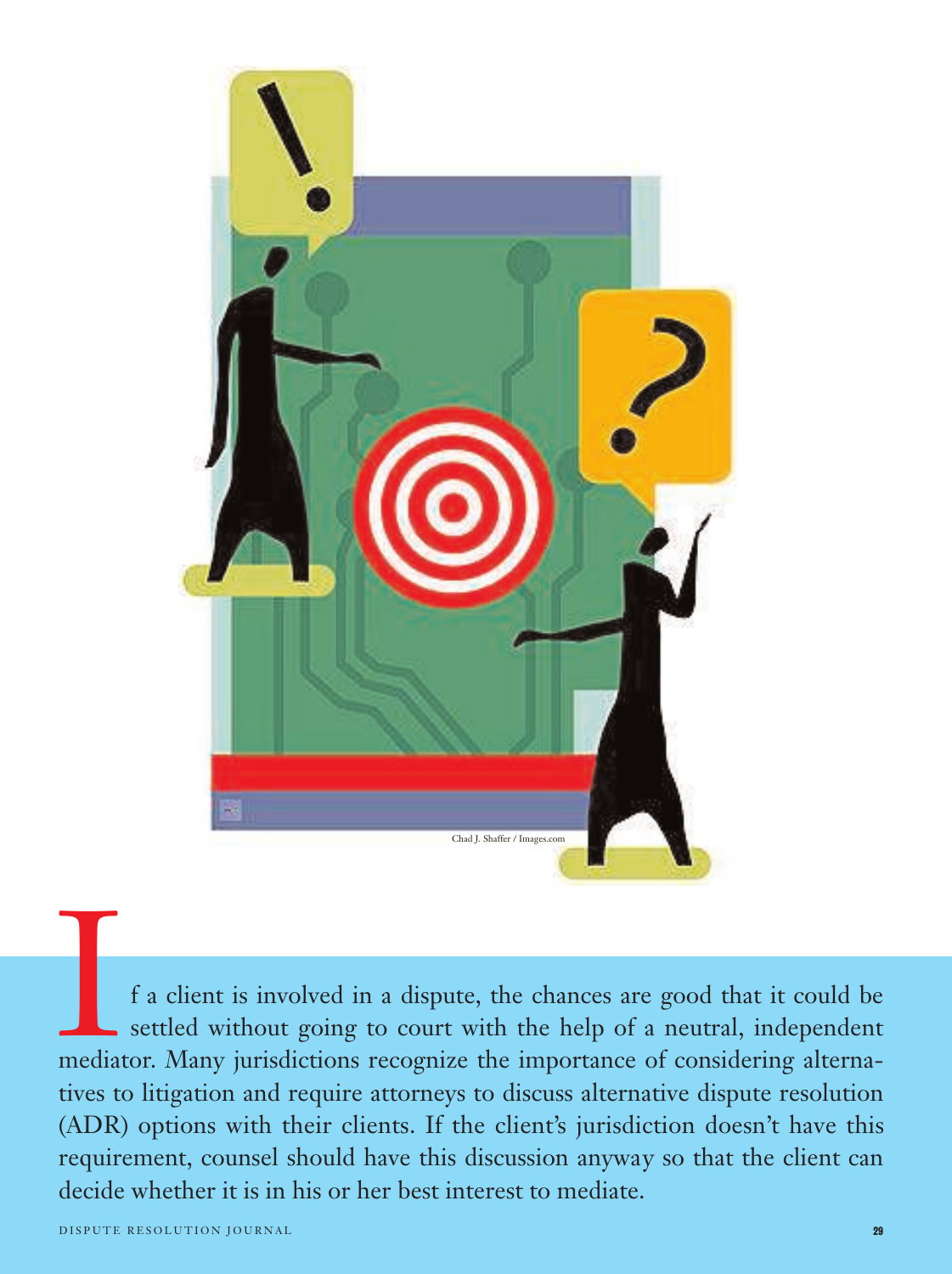## **M EDIATION**

This article poses questions that clients have about mediation. We have found that mediation is most successful when attorneys and clients work through these questions together and map out a plan to achieve their objective—an agreed settlement rather than a resolution imposed by a judge, jury or arbitrator.

The questions clients have about mediation are tools that can be used to design a successful mediation. The mediator's understanding of these questions can provide a framework in which to conduct productive mediations.

We have divided the questions into two categories. The first group contains questions pertinent to deciding whether to mediate. The second group contains questions clients tend to ask once they have decided to mediate. The answers to these questions help prepare the client for mediation.

## **I: QUESTIONS CLIENTS ASK IN ORDER TO BE ABLE TO DECIDE WHETHER TO MEDIATE**

## **What Is Mediation? How Does It Work?**

Clients who have not previously participated in mediation will have no idea what mediation is or how it differs from arbitration or litigation. Thus, "What is mediation?" is likely to be the client's first question.

Mediation is one of several alternatives to litigation. It is the most informal of the alternatives (a more formal alternative is arbitration) and the only one that gives the parties control over the outcome. Mediation is sometimes called a facilitated negotiation. The facilitator is the mediator, who must be neutral and have no interest in the dispute. The mediator is there to help the parties persuade each other that it is in their best interests to settle. The mediator does this by helping the parties find common ground and a basis for settlement.

The mediator usually meets at least once with the parties together and then conducts private meetings with each side. This encourages each party to speak candidly with the mediator about its interests and needs that must be met in order for a settlement to occur. Many mediators give "homework" for one side to do while they are in private caucus with the other side.

The parties to mediation have an obligation to participate in good faith. But they have no obligation to reach a settlement. That decision is completely voluntary.

#### **Am I Required to Mediate?**

The client may have sought out legal counsel without knowing whether it has an obligation to

**We have found that mediation is most successful when attorneys and clients work through these questions together and map out a plan to achieve their objective....** 

mediate. In a commercial dispute, the answer will usually be in the transaction documents. For example, mediation is now a requirement of some standard form construction documents.<sup>1</sup>

If the transaction documents are silent as to mediation, the parties can agree to mediate after a dispute arises. This is true even if they have a contract requiring arbitration or litigation. However, one party cannot force the other to mediate.

A client may not ask specifically about court-annexed mediation, but this is relevant to the question of whether the client might be required to mediate. Courts in many juris-

dictions require parties to mediate before allowing them to proceed to trial.<sup>2</sup> In our jurisdiction, an increasing number of judges require attorneys to include a statement in their planning reports or scheduling orders that set out their plans for pre-trial mediation.3 So if the court would require mediation before trial, the client should consider whether it might be better off in private mediation where the parties can select the mediator of their choice and the rules under which they will mediate.

## **What Are the Advantages and Disadvantages of Mediation?**

Clients always want to know the advantages and disadvantages of mediation. Without this information it would be difficult to decide whether to mediate. Here is a brief list of mediation's main advantages.

• *Little discovery is needed*. Mediation can take place without having to complete the time-consuming and expensive "discovery process" associated with litigation. (In discovery, the parties can ask each other to produce any document or information that could be relevant to the dispute.) In mediation, the parties agree to exchange the important documents that support each side's case. Therefore, this process is also more cooperative than litigation.

• *There are no motions*. Motions are not filed in mediation. This means that the lawyers need not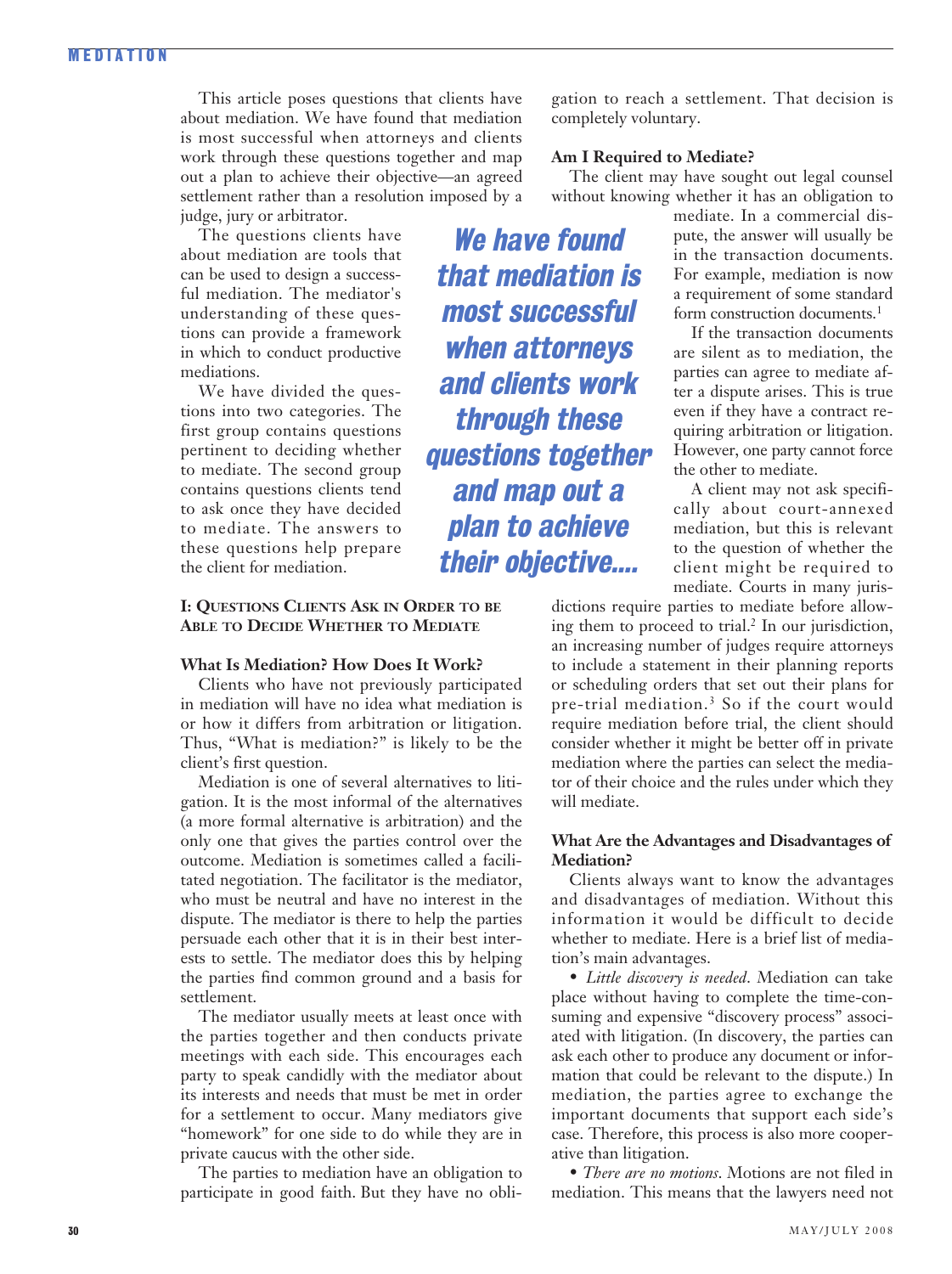spend time writing legal memoranda in support of motions. This makes mediation much less expensive than litigation or arbitration.

• *Mediation is private.* Mediation is considered a private process. This means that the dispute can remain out of the public eye. It can be embarrassing and disruptive of business when customers or suppliers learn that a company is involved in litigation. So keeping disputes a private matter can be very important to a company.

• *Mediation is easier to schedule*. The scheduling of mediation is not dependent on the court's calendar. As a result, mediation can take place whenever the parties are ready and the attorneys and the mediator have the time available.

• *Mediation produces a faster result.* Mediation is usually the fastest way to resolve a dispute because procedures associated with litigation are not imported into the process. This enables the parties to more quickly put the dispute behind them and get on with their business and their lives.

• *Mediation makes more productive use of resources*. In mediation, the client's resources are focused on resolving the dispute as opposed to building armaments of evidence to buttress legal and factual positions.

• *Mediation can preserve business relationships*. Mediation is less adversarial than litigation or arbitration, so the parties often can salvage their relationships. Often the parties to mediation find themselves doing business again.

• *Mediation allows the parties to vent and tell their stories.* Mediation is the only process in which each party has an opportunity to tell the adversary its side of the story. The parties can also vent their true feelings to the mediator in private sessions.

## *Disadvantages of Mediation*

Are there disadvantages to mediation? We think it is fair to say that any disadvantages are minor.

One concern some clients have is that if mediation fails to resolve the dispute, they will have wasted time and resources. But the counter-argument to this is that mediation has a very high success rate (said to be around 80%), so the risk is usually worth taking.

Also countering this concern is the fact that mediation can be worthwhile even when it does not result in a complete settlement. The reasons are that during mediation the parties can see the other side's point of view, learn the strengths and weaknesses of both sides' case, narrow the issues in dispute, or even reach a partial settlement. Mediation can also help counsel identify the discovery that needs to be undertaken. One day of mediation can save counsel days of probing deposition time.

Some attorneys and clients express concern that mediation provides too much discovery to the adversary or that the adversary is willing to mediate only because it can obtain "free discovery." We believe this concern is largely unfounded because the information voluntarily shared in mediation usually would be produced in response to a discovery request in litigation.

Finally, attorneys who have little or no experience with mediation fear that their litigation or arbitration strategy will be compromised by mediation. This is where it helps to have an attorney who is experienced in mediation. The mediator is not empowered to require the disclosure of any facts, law or legal strategy.3 And a litigator experienced in mediation will know how much, if any, strategy to share, since that is in the attorney's control.

In general, the advantages of mediation outweigh these perceived disadvantages. Mediation has the most upside potential for both sides than any other dispute resolution process (except possibly unassisted negotiation) because it is the only one that puts the outcome in the parties' hands.

#### **Would My Mediation Be Confidential?**

For mediation to work the way it is supposed to, the parties must be willing to speak candidly with the mediator, and they will not do this unless they know that the mediation is private and what they say and do in mediation will be kept confidential. Given the need for confidentiality, is there a legal basis for it?

There is no federal law protecting mediation communications, although there are protections for settlement discussions that could apply to mediation.4 However, most states have laws protecting the confidentiality of mediation to one degree or another.<sup>5</sup> The importance of confidentiality to mediation was recognized by the National Conference of Commissioners on Uniform State Laws (NCCUSL), which created the Uniform Mediation Act (UMA) and, with the support of the American Bar Association, proposed its adoption by the states. Under the UMA (which a few states have already enacted and some others are considering), unless an exception in the UMA applies, a mediation communication (i.e., statements made and information exchanged with the mediator) in a mediation are privileged and not subject to discovery or admissible in evidence in a proceeding unless waived.<sup>6</sup> There are several exceptions to the confidentiality privilege.7 However, courts often require a high threshold of proof to overcome the confidentiali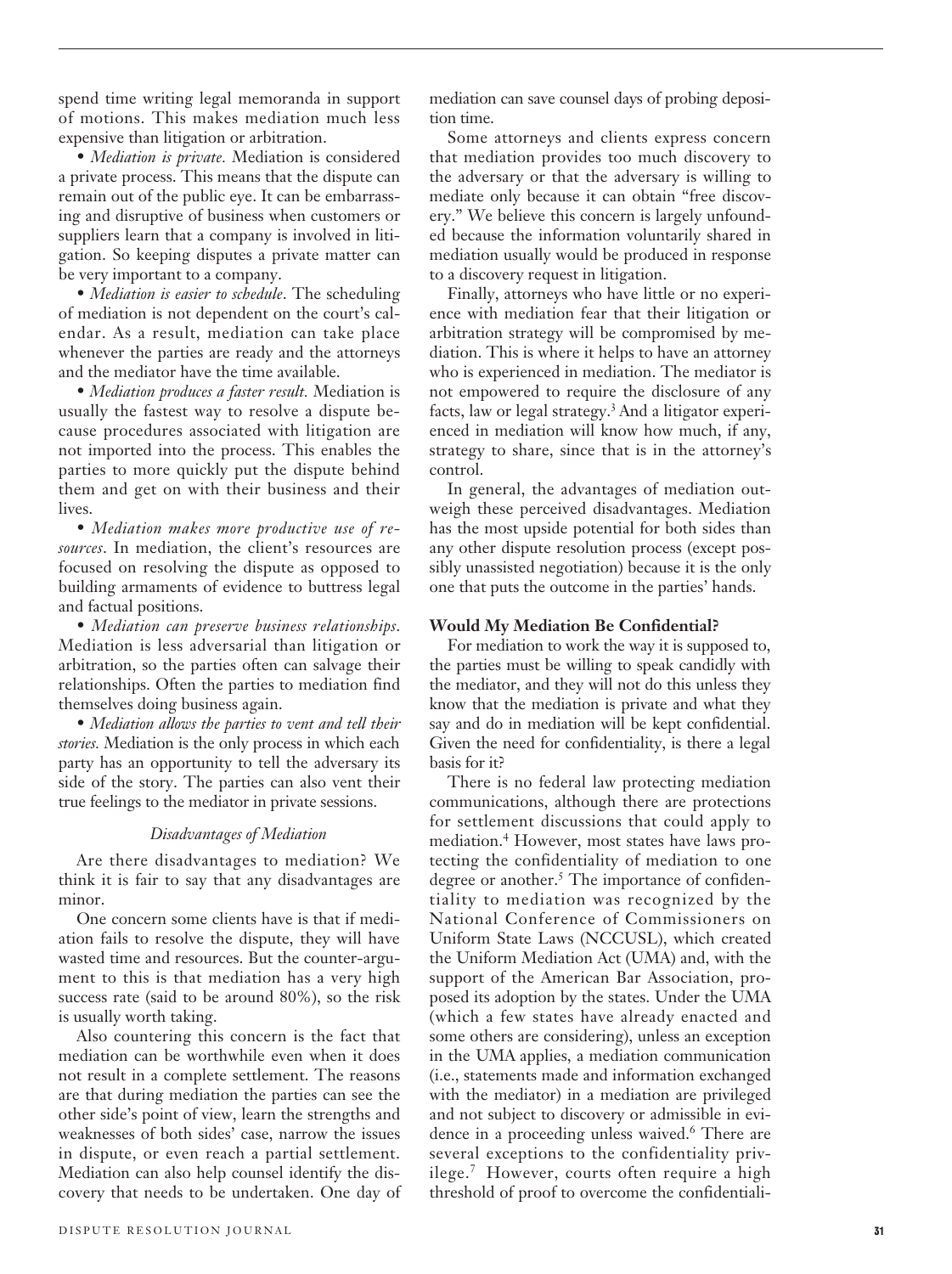ty protection afforded by mediation.<sup>8</sup>

Confidentiality also applies in court-annexed mediation.<sup>9</sup> The judge who is assigned to the case may not be given any information about what took place during the mediation process. In that situation, the referring court is entitled to learn only three things about the mediation proceedings: (1) whether any party failed to participate in good faith; (2) the outcome of the mediation; and (3) if the dispute settled in whole or in part, the terms of the settlement (which is usually provided to the court in the form of a summary agreement). $10$ 

Absent a statute or a public policy requirement, courts will not go beyond the face of the mediation settlement agreement itself to determine the parties' intent.

It should be noted that the UMA does not provide for confidentiality outside of judicial, arbitral or other formal proceedings. Thus, it would not prevent a mediating party from making disclosures about the mediation to the press. To obtain that level of confidentiality, the parties should enter into a private confidentiality agreement that contains enforcement mechanisms.

If mediation is conducted under the rules of a particular provider, it may have a provision on confidentiality. An example is the American Arbitration Association. Rule M-9 (privacy) in the AAA commercial mediation rules says that mediation is a private proceeding. Rule M-10 (confidentiality) requires the mediator to maintain the confidentiality of information disclosed by the parties and all documents the mediator received in connection with the mediation. This includes not testifying in any proceeding about the mediation. The rule also calls for the parties to maintain the confidentiality of mediation. In furtherance of confidentiality, Rule M-11 does not allow for a stenographic record of mediation proceed $ings.<sup>11</sup>$ 

In addition to the above, the mediator may have a confidentiality provision in his or her retainer agreement.

So there are confidentiality protections for mediation. As a result, what happens in mediation tends to stay there.

## **Is the Mediator Like a Judge?**

Clients who are learning about mediation for the first time invariably want to know whether the mediator can adversely affect their core interests in the dispute. The answer is "no" because the mediator must be neutral and remain so throughout the proceedings. The mediator is not a decision maker and has no authority to require the parties to settle. The decision to settle belongs only to the parties.<sup>12</sup>

While judges are supposed to be impartial, they are decision makers. They decide motions and like juries can decide who is right and who is wrong on the merits. This is not the case in mediation. The mediator, even one who takes an evaluative approach, is strictly a facilitator. What mediators do is assist the parties to explore and reconcile their differences.

## **Is There a Recipe for a Successful Mediation?**

The success of mediation is mainly determined by the parties. It is their process and they are in control of the ultimate result. While there is no guarantee that any mediation will succeed, there are some common elements found in successful mediations:

- The mediator selected by the parties had the skills, knowledge and style (i.e., evaluative or facilitative) that fit the dispute and personalities involved in the mediation.
- People with knowledge of the dispute and others with authority to settle on each side's behalf were present at the mediation.
- The parties exchanged enough information to be able to understand the positions and perspectives of the other.
- The attorneys and the party representatives were well prepared to mediate.
- The parties identified their respective needs and interests and formulated proposals that would satisfy the interests of each participant.
- The mediator, the parties and their attorneys were committed to making the mediation work. They did not give up on the process too early and were willing to explore all available avenues and options.

## **Will a Settlement in Mediation Be Enforceable?**

The answer is "yes" if the settlement is memorialized in a written settlement document that is signed by all parties and their counsel.<sup>13</sup> The settlement agreement is not confidential and can be enforced in court just like any other contract. However, if called upon to enforce a mediation settlement, the court will look only at the face of the document because, as we have previously said, mediation documents and conversations with the mediator remain confidential (excepting documents and information exchanged by the parties).

## **Do Some Mediations Fail to Settle? If So, Why?**

Not all disputes settle in mediation, but the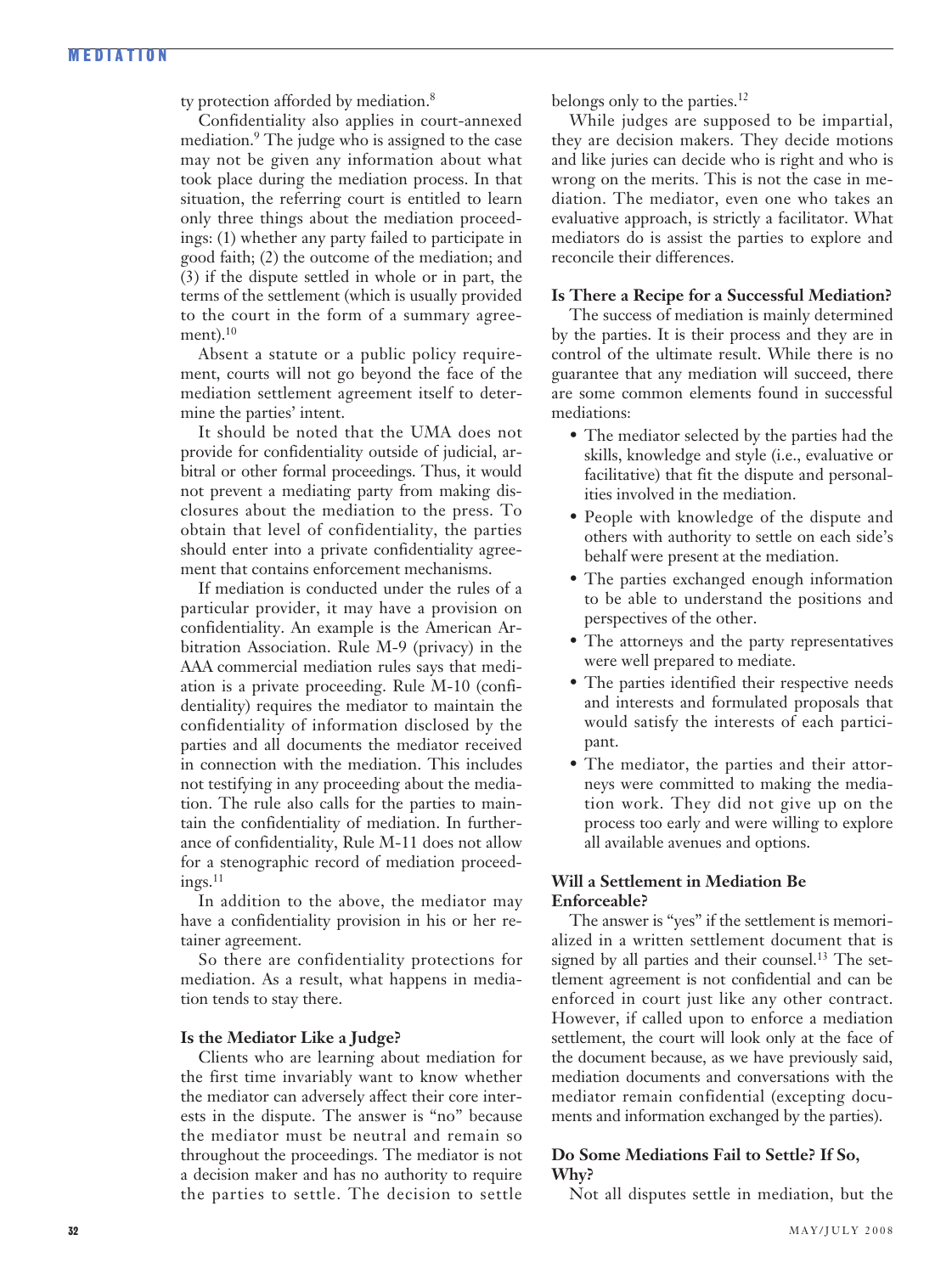failure rate is low. The reasons why particular disputes do not settle vary. It could be that one or more of the ingredients for a successful mediation listed above may be missing. Or it could be that a party added new demands late in the game. Sometimes, one side is emotionally stuck and cannot see how both parties' interests and needs can be fulfilled by a settlement. Or one side may have a policy reason why it does not want to settle even if it would be in its economic interest to do so. It is also possible that one party never intended to settle when it agreed to mediate. In addition, a mediation might not end the dispute because the mediator may not have been the right person to get the job done.

A mediation could also fail as the result of being scheduled too early. This often happens when the parties' contract requires mediation prior to the commencement of arbitration or a lawsuit. Often at that point, there is insufficient information known about the dispute to make a realistic assessment of the parties' positions.

A mediator who realizes that mediation is premature may suggest that the mediation be recessed until more information about the dispute is gathered and exchanged. Take this example. The owners of a subdivision brought claims against the developer, the water district and certain contractors for damages resulting from the rupture of a water main. The owners claimed, among other things, that the re-sale value of their property was diminished as a result of the flooding. At the mediation the subdivision owners were not able to provide any appraisals or other data that would support or quantify their diminished value theory. Consequently, the mediation was recessed until a later date. The owners were required to provide the defending parties with an appraisal report that validated the extent of their diminished value claim.

Many mediations that do not settle in mediation do so soon thereafter, based, in part, on the work accomplished in the mediation. Those that don't would have benefitted from the mediation effort if the reduced the number of issues or facts in dispute or can now better plan their need for discovery, motions or other matters preparatory to trial or arbitration.

#### **What Would Happen if My Mediation Fails?**

After an unsuccessful mediation, the client has several options. It can agree with the adversary to take a break from the dispute or resume negotiations at a later date. Or it can agree with the adversary to resume mediation a short time later. Alternatively, the client could decide to arbitrate or litigate. If the failed mediation is court-connected, the next step would probably be litigation. If that route is taken, the lawsuit would probably settle before trial, as happens in most cases.

## **II: QUESTIONS CLIENTS HAVE AFTER AGREEING TO MEDIATE**

## **How Do We Get the Mediator to See It Our Way?**

The client who asks this question has not understood the mediation process. This client erroneously believes that it must persuade the mediator that it has the best case. Thus, the client must be reminded that the mediator does not decide the dispute, so persuading the mediator is not the goal. The goal is to persuade the decision maker for the adversary that it is in both side's interest to enter into mutually agreeable settlement.

It is important to educate the mediator about the dispute but the reason for doing so is not so the mediator can reach a decision on the merits. It is to enable the mediator to engage in "reality testing" with each side so that they recognize that there are good reasons to settle, and to serve as an an effective intermediary in the dispute, conveying information and offers back and forth between the parties.

## **When and Where Should We Mediate?**

Mediation can take place at any time before litigation is commenced or if already commenced, before the jury reaches a verdict, a judge hands down a ruling, or an arbitrator renders an award.

When to mediate will vary with each case. The chemistry of each case will dictate the answer. The main danger is in mediating too soon. So it is important to keep in mind the elements of a successful mediation to make sure they are in place before beginning the mediation.

As to where to mediate, the location is usually determined by the mediator and the parties. If the mediation is administered by the AAA, the case administrator and the mediator will work with the parties to determine the place and date for the mediation.

## **How Do We Get Started?**

There are many things for counsel and the client to do prior to mediating. A key task is to prepare the client to participate in the mediation. This is essential to a successful mediation outcome, because unlike arbitration and litigation, in which counsel for the parties do most if not all of the talking, mediation involves client participation. However, some clients feel more comfortable than others in representing its interests.

Other tasks include determining whether there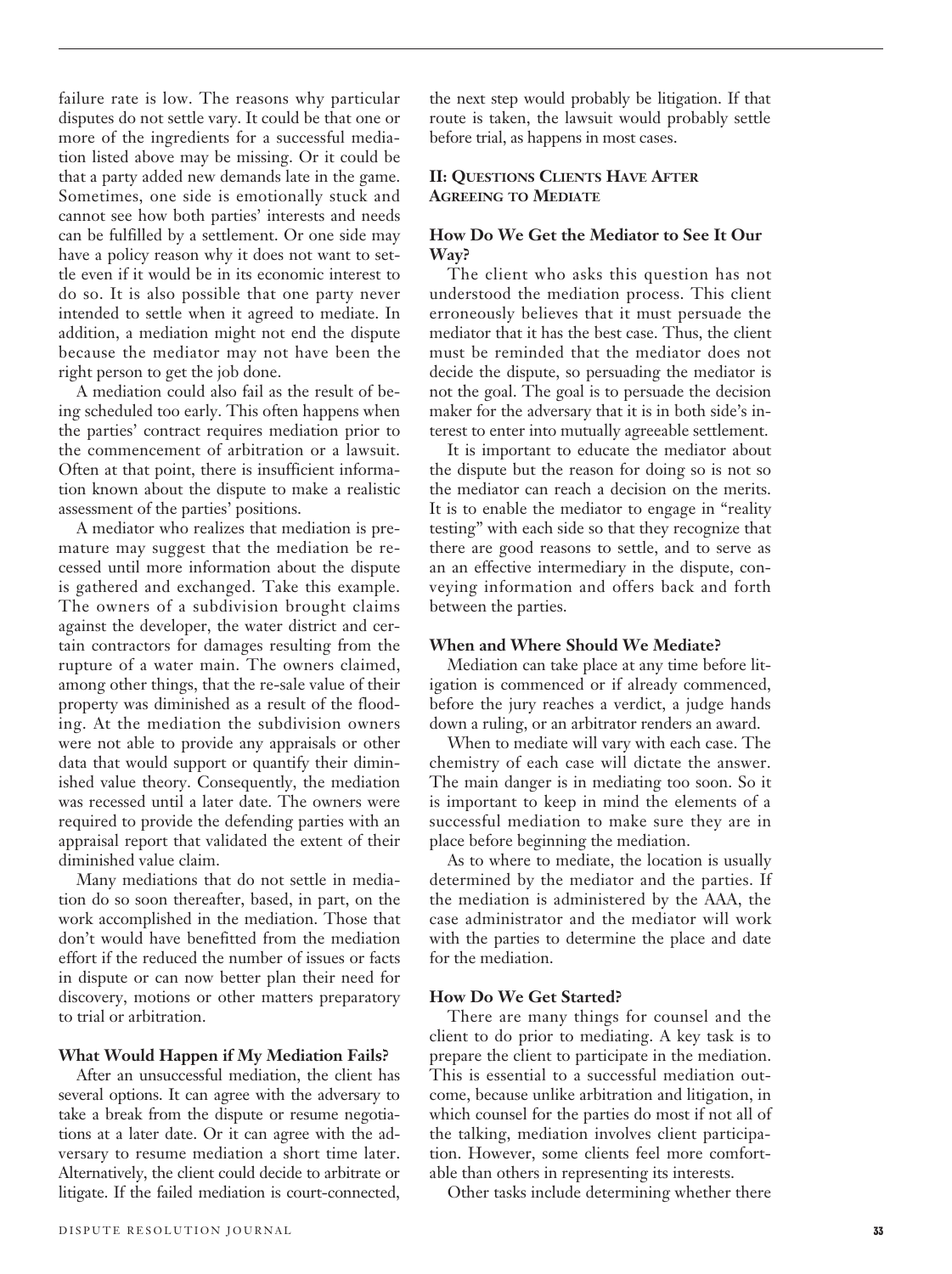## **M EDIATION**

is any reason not to hold a joint session, identifying the documents and information to be exchanged, who should attend the mediation on behalf of the client, whether one or more experts will be needed, who the ultimate decision makers will be who must attend the mediation on the client's behalf because without them the dispute cannot be settled.

*Preparing the client for mediation*. Clients need to know what to expect at the mediation and how to conduct themselves. They need to know that mediation is less adversarial than other processes, and they should be prepared to be civil and even pleasant to the adversary during joint sessions and leave their anger at the office. Venting can

The mediator may ask the parties' attorneys to prepare confidential summaries of the strengths and weaknesses of each side's case and their objectives for the mediation. Counsel and the client should discuss how much confidential information to initially disclose to this statement, as well as in the private caucus. The client's views on this could change during the mediation as the client develops trust in the mediator.

The mediator will determine how far in advance of the mediation the mediation statement and any confidential summaries should be submitted. These documents ultimately will educate the mediator so that he or she can engage in "reality testing" and help the parties assess the

**Counsel should discuss with the client its feelings about participating in a joint session with the adversary. If the client is concerned or anxious about this, counsel should relate this to the mediator, who can then design a process that will make the parties feel comfortable and safe.** 

take place in private sessions with the mediator.

Prior to mediation the client and counsel should identify the strengths and weaknesses of each side's case. Some counsel fear that by helping the client see weaknesses in its own case, they will be perceived to be less than a zealous advocate. So some attorneys leave this task to the mediator. But a client who has a realistic view of the case when he or she walks in the door is in a position to reach a settlement much sooner.

Since the mediator will try to learn what each side would desire as a settlement and what needs and interests a settlement would have to satisfy, the client should try to identify these items prior to the mediation. This will help the mediator and the client develop proposed options for settlement.

*Discussions concerning information to be revealed.* The client and counsel discuss the information and documents to be exchanged with the adversary and what will be revealed in the client's mediation statement. A mediation statement presents a party's view of the facts and the applicable law. Whether the parties' mediation statements will be given only to the mediator or exchanged by the parties will be decided before the mediation by counsel for the parties and the mediator. Mediators usually will ask the parties to prepare confidential mediation statements to be viewed only by the mediator. Where appropriate, the parties can agree to exchange their mediation statements with each other.

offers and counteroffers that will be transmitted by the mediator during the mediation.

*Decisions concerning mediator selection.* One of the most important decisions to be made in mediation is deciding who should be the mediator. Counsel and client should discuss the qualifications desired in the mediator. This can include mediation skills as well as subject matter expertise in the area of the dispute. Counsel should explain the difference between an evaluative and facilitative mediator so the client can determine what kind of mediator it would like.

When preparing the client for mediation, it is not necessary for the client to know what its final offer or demand would be. Indeed it is better to be flexible and not have reached this point. However, the client should be made aware of the alternatives if the mediation does not result in a complete settlement so that when the mediation actually takes place, the client can weigh those alternatives, especially if the parties end up in an impasse situation.

## **Do I Have to Deal with the Opposing Party?**

Since mediation usually involves at least one joint session with the mediator, the client will have to sit around a table with the opposing party. Counsel should discuss with the client its feelings about participating in a joint session with the adversary. If the client is concerned or anxious about this, counsel should relate this to the medi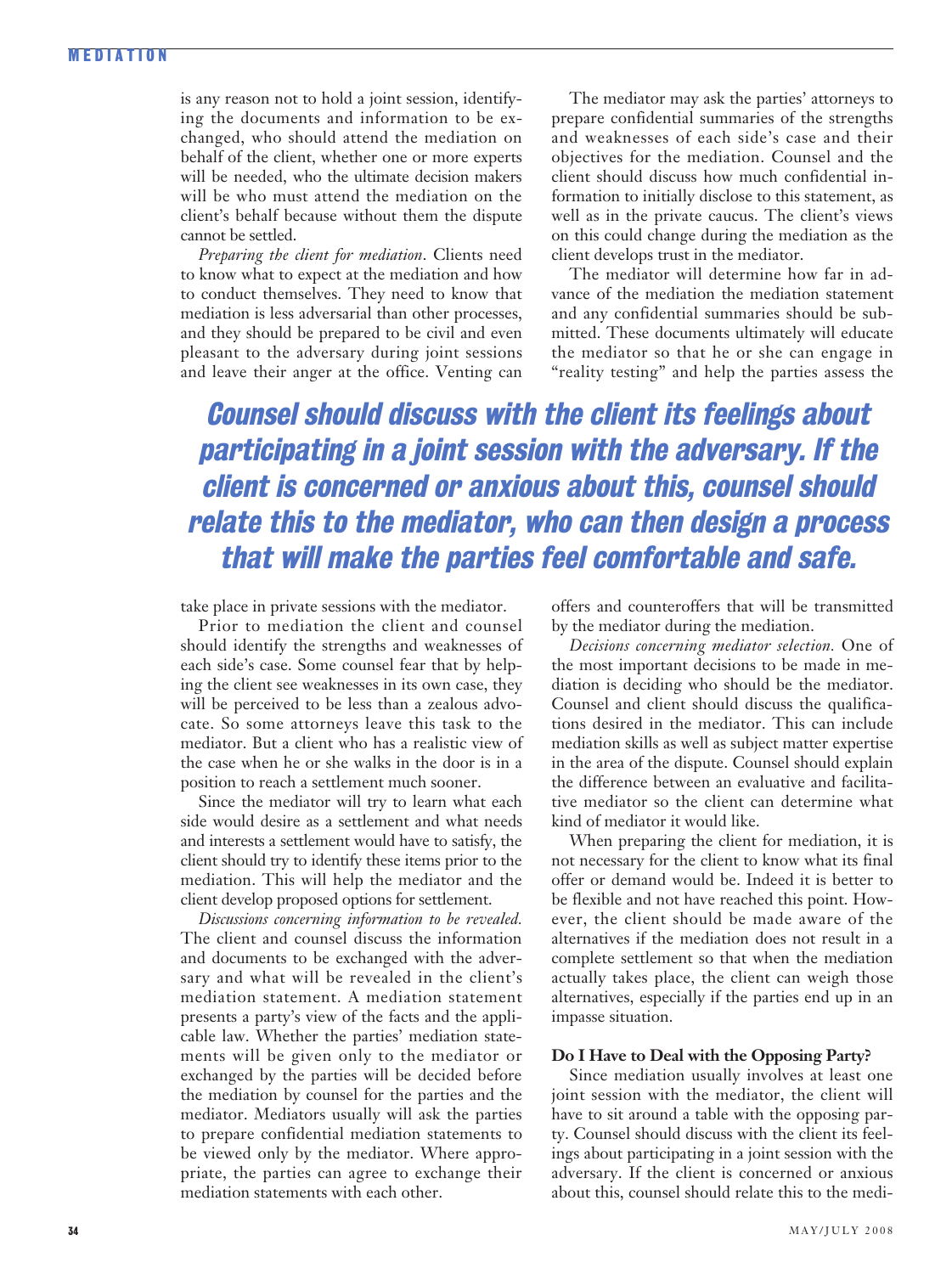ator, who can then design a process that will make the parties feel comfortable and safe. For example, the mediator could decide to conduct a brief joint session solely for the purpose of explaining the mediation process and the mediator's role, thereby foregoing the opening statements. Then the parties would participate in separate private caucuses with the mediator.

#### **How Do I Deal with the Mediator?**

Mediation allows for more client participation than arbitration or litigation, where the client's only participation may be as a testifying witness. This means that the client should be prepared to actively participate in mediation, particularly in the private caucuses with the mediator. As noted above, these meetings are confidential in order to encourage the parties to speak candidly with the mediator. Some people do not trust easily and the mediator will have to work hard to build trust.

Clients should be warned in advance that some mediators like to meet with the parties without their attorneys.

#### **Who Should I Bring to the Mediation?**

*Client representatives.* More is not better. The attorney and client should bring one or two employees who know the facts of the dispute. The problem is that often the employees most involved in a dispute have a vested interest in protecting their personal turf. Counsel and the client may have to decide how to handle an employee who was intimately involved in the dispute but has an agenda that doesn't fit in with the client's objectives for resolution. For example, this employee may be more interested in shifting responsibility for what happened to someone else.

*Experts.* The attorney and client also need to decide whether an expert will be needed. Experts are usually needed only for highly technical or scientific disputes. They can be involved before or during the mediation or both. An expert can be retained before the mediation to help prepare the client and counsel for the mediation session.

In certain technical disputes, the expert can also be retained to participate at the mediation. For example, the expert could deliver part or all of the client's opening statement at the joint session. In addition, or alternatively, the expert could participate in private caucuses with the mediator in order to explain technical or scientific matters.

Sometimes bringing an expert to the mediation can complicate matters by adding another layer of advocacy and taking the focus off finding potential solutions. Counsel should know whether the case requires an expert and the precise role the expert should play. The expert should be clearly advised

# **What Counsel Should Ask the Client Before the Mediation**

- Have you participated in mediation before?
- Have long you been doing business with the other party? How did you get along at the beginning? What is your relationship now?
- Are there any hurdles or difficulties you know of that we should expect to be encountered during the mediation?
- Why haven't you been able to resolve the dispute yourselves?
- Is there anything about the other side's personality, that would be helpful to know in advance of the mediation?
- What are your real interests in getting this matter resolved?
- What resources are you able and willing to commit to the continued arbitration or litigation of this case?

of the limits of his or her role prior to the mediation. The client, meanwhile, should be aware that retaining an expert will raise the cost of mediation.

*Decision maker*. It is essential to bring the client's decision maker to the mediation. If there is more than one, they all should attend. If the client is insured, the adjuster must attend and have a supervisor available by phone in case additional settlement authority is needed. If the client is a public entity, a representative of the board or executive committee with valid authority should attend.

Without a decision maker present for both sides, the potential for settlement drops dramatically. If the decision maker is not able to attend in person, that creates difficulties, but the case could still settle if the decision maker is available by phone. Take this mediation involving a designbuilder who was terminated from a renovation project by a school district. It made a claim for the value of unpaid work, termination costs and lost profits on the remaining work. The designbuilder and members of the school board attended the mediation. They reached a settlement, but it could not be implemented without the superintendent's approval. But he did not attend because he was on vacation. He was located and the mediator conducted several caucus sessions via telephone with him and the members of the school board. As a result, the conflict was settled.

In every mediation, counsel and the client's decision maker should be fully prepared for the mediation and know the client's strategy and objectives for the mediation.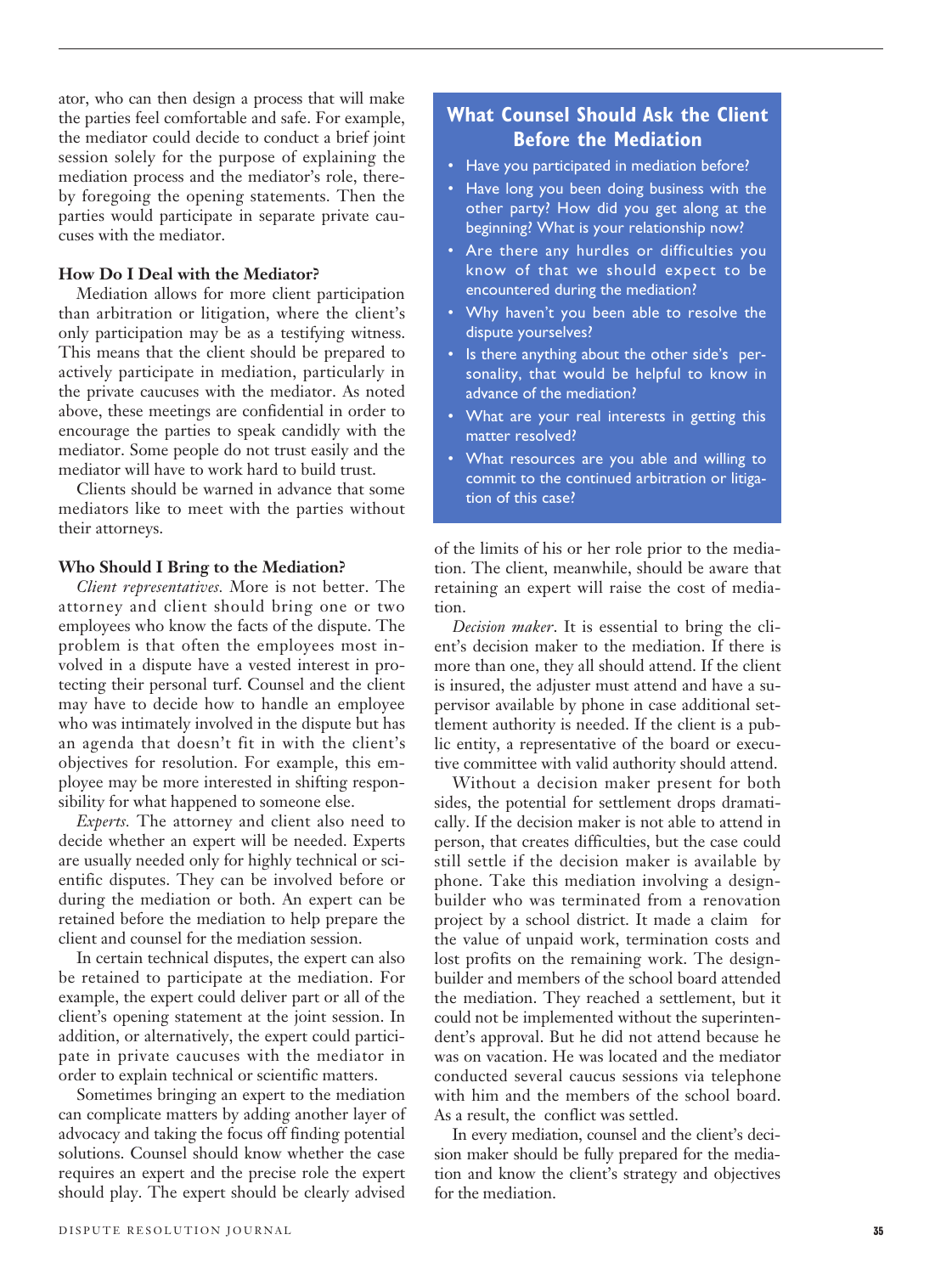## **What Should I Bring to the Mediation?**

Essential items to bring are the documents provided to the mediator and exchanged with the other side (i.e., the mediation and position statements, and documents provided to the adversary), as well as all information requested by the mediator.

Optional items should be determined in a discussion with counsel. These could include pleadings, motions, expert reports filed in the case, and charts or time lines that help illustrate key points when making the opening statement or in private meetings with the mediator.

## **What Should I Wear to the Mediation?**

Mediation is informal so the parties can wear comfortable business attire. Mediation is not the place to be offensive. For example, if the adversary in the mediation is the chairman of the Republican Party, the client should not wear a tie with a donkey on it.

#### **How Long Will the Mediation Last?**

The length of the mediation is important, not only because of cost, but because all necessary participants, including the decision makers for both sides, must be at the mediation for as long as it lasts. The length depends on the complexity of the dispute and how interested both sides are in reaching a settlement. The majority of two-party mediations are completed in eight hours or less.

More complex disputes can take more than one day. They can be scheduled for the convenience of the parties over the course of several consecutive days or several days during consecutive weeks.

There is no magical length of time in which to conduct a successful mediation. It takes the time necessary for the parties to agree that they have interests in common and that they can satisfy each other's needs without sacrificing interests that are important to them. However, it is vital that counsel and client commit the time and effort to give the mediation process time to succeed.

#### **What Happens in Mediation?**

Every mediation is unique. The mediator will work with the parties and counsel to devise the appropriate format for the mediation. In general, however, mediation has four stages:

*Opening joint session.* The mediation usually begins with a joint session. At this session, the parties will be seated and the mediator will introduce everyone to each other. The mediator will also set out some rules of appropriate conduct. Next, the mediator will explain the mediation process and its goals. This discussion will be general in nature. The mediator will also explain the mediator's role. After this, the parties usually make their opening statements. Opening statements generally explain what the dispute is about, its affect on the party and the party's desired outcome. The opening statement should be directed to the decision maker for the other side, not to the mediator. In most cases, the attorneys make these presentations. Clients can participate in the opening statement, but should they? The answer is usually "no" and "never" when the parties are very hostile to each other. But if personal hostility is not a problem, a very articulate, sophisticated client could make an effective opening statement.

*Private caucuses.* Private sessions with each party make up the guts of every mediation. This is where each party can feel safe in talking about the dispute. The mediator may caucus with each party several times, if needed. These sessions have three functions: information gathering, negotiation and consensus building.

It is important to the success of mediation that the mediator discuss with each party the strengths and weaknesses of its case, its interests and needs, and its desired outcome. The mediator will engage in some reality testing causing the parties to reevaluate their positions on certain issues. The mediator will also focus them on possible ideas for settlement. When this information gathering is completed, the mediator shifts the focus to opening negotiations and the exchange of offers and counter-offers.

A question that every client wants to know is this: Who makes the first move in mediation? Some parties feel that making the first move signals weakness. But this perception has no foundation. Someone has to make the first move and the mediator, an expert facilitator who knows the strengths and weaknesses of each side's case, will know what each side must do to move toward a mediated resolution. Usually, the mediator will first seek a consensus on the easy issues and then work toward an agreement on more difficult matters. Negotiations cannot be rushed. Once there is some movement, the mediator will try to keep productive discussions going. As the only person who has been in both caucus rooms, the mediator is the only person who knows how much flexibility each side has to negotiate and what it will take to achieve closure. The mediator may ask the parties to consider making a concession that is important to the other party but has limited value to them. The mediator will also recognize when it is necessary to "sweeten the pot" to complete the deal. Some deal sweeteners include offering to pay for settlement document preparation, writing a letter of apology, agreeing to continue to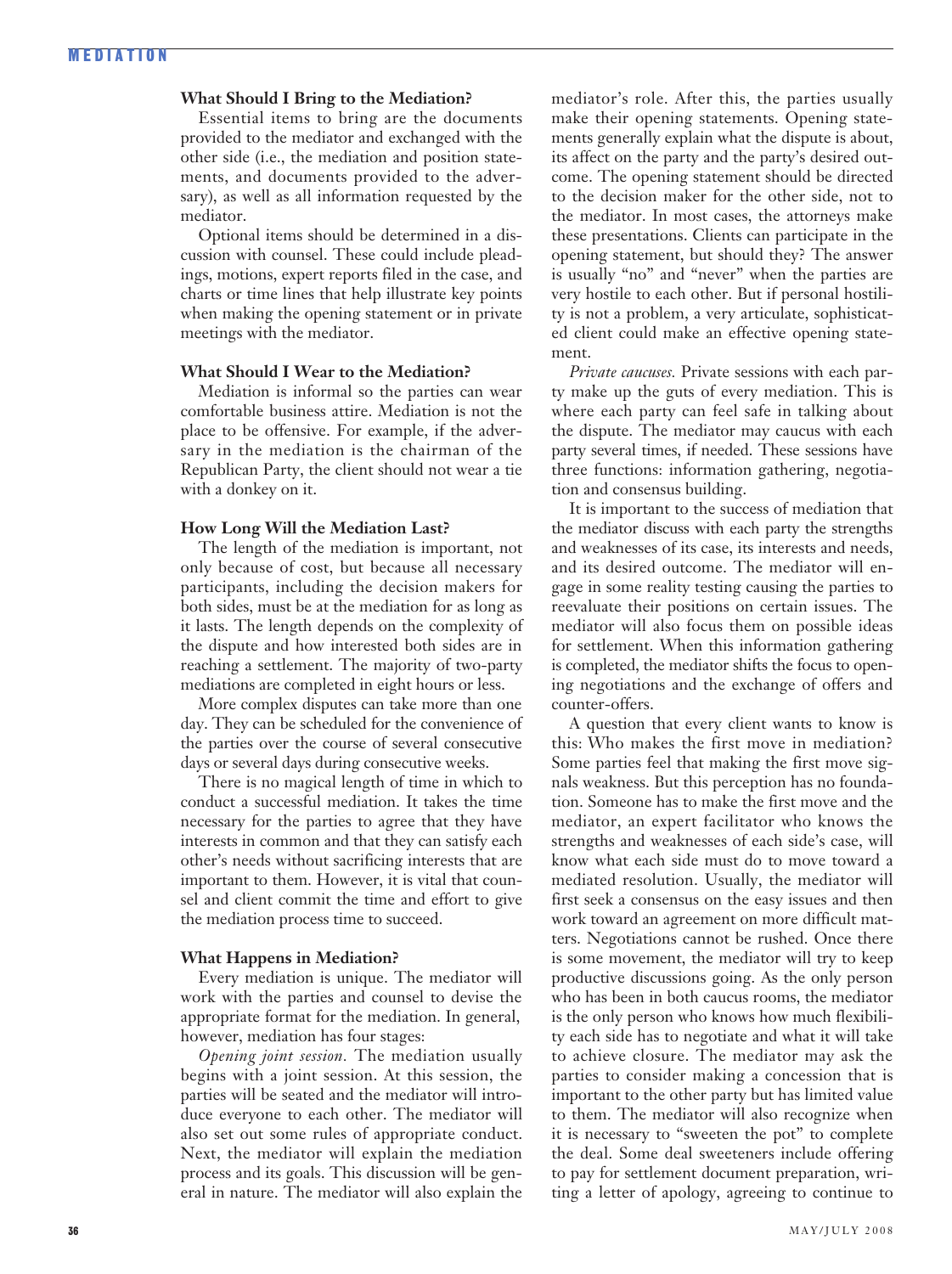do business with the adversary, having one side or the other pay for the total amount of the mediator's fee, or trading something of value.

*When impasse happens.* In many mediations the parties reach an impasse in negotiations. Sometimes this occurs because a party is frustrated and decides it does not wish to settle. Trying to overcome impasse is a challenge for everyone involved in mediation. The mediator might decide to bring the parties together in a joint session to explore means and methods for overcoming impasse or, if experts are involved, to have the experts go over the issues point-by-point to determine where they agree, where they disagree, and the basis for these opinions. This can help narrow the issues. The mediator also might ask counsel for permission to speak privately with the parties, singly or together, out of counsels' presence, in order to develop new ideas or even add a new twist to old information that would assist in eliminating the impasse.

Invariably, the mediator will remind the parties what is likely to happen if a settlement is not achieved—developing a litigation budget and calculating the resources that will be needed for a long, drawn out, costly trial. If the client is a public corporation it also means carrying this as a potential liability on its books.

*Settlement, recess or termination of mediation.* If the parties reach a settlement, the mediator may orally summarize the main terms. The attorneys for the parties will prepare a draft summary of the settlement terms, which the parties and attorneys must sign. No one should be allowed to leave the mediation until this is accomplished. Later, one of the attorneys usually prepares a more detailed settlement agreement. This agreement is likely to state who pays the mediator's and attorneys' fees, and the interest rate that will apply on unpaid sums. Because disputes could later arise as to what the settlement terms were or what they mean, settlement agreements often contain a dispute resolution clause providing first for mediation and then arbitration. The parties may want to consider appointing the same mediator to handle the mediation if a dispute arises out of the settlement agreement.

When a settlement is reached during mediation, counsel and client should discuss the client's reactions the next day. Some parties experience what is known as "buyer's remorse." When this happens, counsel should remind the client of the many reasons for mediating in the first place, including the ability to get back to business and move forward with life.

If the parties do not agree to a settlement, the mediator will review the progress the parties made during mediation and advise them of their options. One option is for the parties to gather and exchange additional information, and meet again later for further mediation or negotiations.

We have seen several cases settle in a second mediation after a recess. In a recent mediation, the sole owner of a successful business died unexpectedly. The business needed to be sold to support his ailing widow. The widow and her four daughters agreed that the eldest daughter would purchase the business, since she had been active in running the business. But the price and payment terms needed to be resolved. On the one hand there was the widow to provide for, since her children wanted her needs to be met for the rest of her life. On the other hand, the oldest daughter was concerned about how much the business could afford to pay. The mediation was recessed, and a second mediation was scheduled with the mediator and a financial planner who helped establish a financial plan and budget for the widow to the satisfaction of her children and a business plan for the purchasing daughter. The interests of each participant was addressed using objective criteria furnished by the planner. The fears of each family member was addressed and overcome by the mediator.

Another mediation involved the owner of a steel mill, its financially impaired contractor, and the surety that issued the performance bond. The owner claimed that the contractor failed to provide an adequate waste disposal plan. The contractor disputed this, contending that if formulated an adequate plan that met the owner's needs. At the mediation, the contractor's project manager took a hard line, disavowing any liability to the owner. The surety was in a difficult position because it had not seen the plan and could not realistically assess its exposure to liability. The mediator wisely recessed the mediation. The surety hired a consultant to review the contractor's waste disposal plan. The consultant identified some deficiencies. When the mediation resumed, the mediator recommended that the project manager not attend. The dispute was settled with with a payment by the surety to the owner.

## **Conclusion**

Mediation is very effective in helping parties settle all kinds of disputes. But to work, the parties must remain flexible and avoid "drawing a line in the sand." Nothing brings the mediation to an impasse quicker than focusing on the "bottom line" approach.

The parties select the mediator they want to serve as a catalyst in negotiations. The parties control the ultimate outcome.